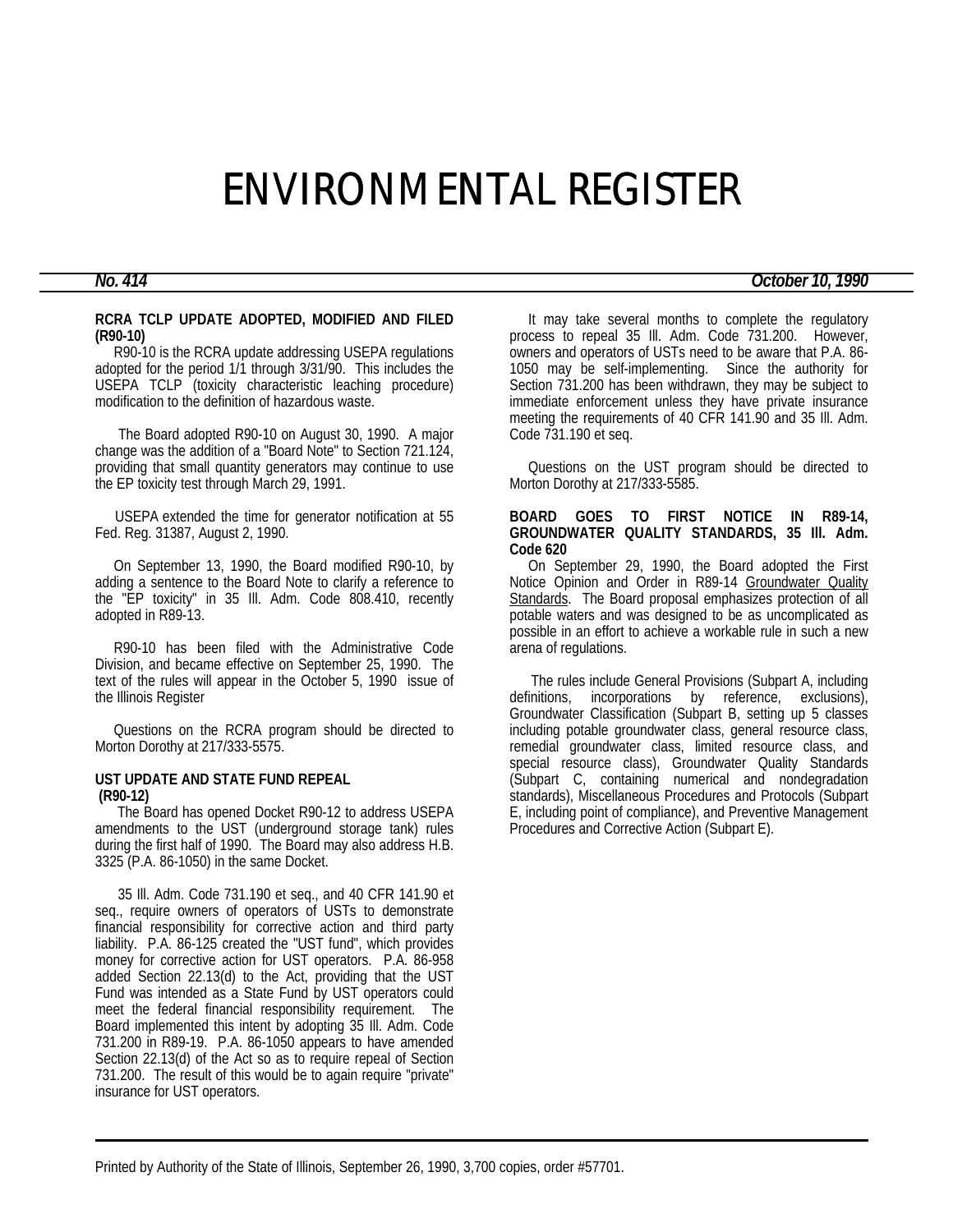The Opinion and Order were adopted by a 7-0 vote, with Board members Joan Anderson, Jacob D. Dumelle and Bill Forcade concurring.

An additional hearing has been set for **December 4, 1990**, 9:00 a.m., State of Illinois Center, 100 W. Randolph St., Chicago, IL Room 9-040. The deadline for prefiled testimony and exhibits is November 14, 1990. Anyone wishing to testify should contact the hearing officer to schedule time. Questions on this proceeding may be directed to Hearing Officer Michelle C. Dresdow at (815) 753-0947.

 Copies of the Opinion and Proposed Rules are available from the Clerk of the Board (312/814-3620).

#### **BOARD PROPOSES SDWA UPDATE (R90-13)**

 On September 27, 1990, the Board proposed to update the SDWA rules in 35 Ill. Adm. Code 611 to reflect USEPA amendments during the first half of 1990. The only USEPA amendment is the June 19, 1990 corrections to USEPA's June 29, 1989, filtration and disinfection rules. Most of the errors were detected and corrected by the Board during the adoption of R88-26. However, two corrections are proposed in this Docket.

### **PUBLIC WATER SUPPLIES RESTRICTED STATUS AND CRITICAL REVIEW LISTS**

 The Illinois Environmental Protection Agency, Division of Public Water Supplies, Permit Section, is publishing copies of the Division's Restricted Status and Critical Review lists in this issue of the Environmental Register. The lists are being published here as part of the quarterly notification to the public. The lists have been slightly modified to reflect changes make since the previous publication.

#### **SDWA RULES FILED (R88-26)**

 The SDWA public water supply rules adopted in R88-26 were filed with the Administrative Code Division, and became effective September 20, 1990. They will appear in the October 5, 1990 edition of the Illinois Register. The new rules are in 35 Ill. Adm. Code 611.

#### **BOARD PROPOSES SDWA CORRECTIONS (R90-21)**

 On September 13, 1990, the Board proposed corrections to the SDWA rules adopted in R88-26. The corrections concern analytical methods and incorporation by reference.

 Questions on the SDWA program should be directed to Morton Dorothy at 217/333-5575.

#### **BOARD AND STAFF ACTIVITIES**

 On September 20, 1990 Attorney Assistant Mark Miller attended the Oracle Corporation's Executive Government Day, a seminar on data base management.

 On September 19 and 20 Attorney Assistants Elizabeth Harvey, Karen Rosenwinkel and Mark Miller, Legislative Liaison Phil Van Ness, and Staff Attorney Marie Tipsord attended the Illinois Manufacturers' Association Environmental Compliance conference and Exhibition. Chairman John Marlin spoke on September 19, 1990 at this conference.

 Board Member Joan Anderson spoke on October 1, 1990 at the Illinois Environmental Regulation Conference held by Executive Enterprises at the Palmer House in Chicago. Mrs. Anderson was part of a panel discussing the interaction of the regulatory agencies in Illinois. Board Member Ron Flemal also attended this conference along with Attorney Assistant Michelle Dresdow and Staff Attorney Elizabeth Handzel. Attorney Assistants Tim Dwyer and Margaret Fliss attended this conference on October 2, 1990.

# **FINAL ACTIONS SEPTEMBER 27, 1990 BOARD MEETING**

- PCB 89-19 Daniel Lorden & Helen Lorden v. Sheridan South Condominium Assn., et al. This matter was dismissed with prejudice on respondents' motion.
- PCB 89-183 City of Batavia v. IEPA The Board denied petitioner's motion for reconsideration of the Board's August 9, 1990 Order in which two conditions were imposed in the variance from the Board's public water supplies regulations concerning petitioner's Kane County facility. Board Member R. Flemal dissented.
- PCB 89-212 City of Braidwood v. IEPA The Board denied petitioner's motion for reconsideration of its June 21, 1990 Opinion and Order denying variance from the Board's water supplies regulations for its Will County facility. Board Member R. Flemal dissented.
- PCB 90-28 USS Division of USX Corp. v. IEPA This matter was dismissed on petitioner's motion.
- PCB 90-53 Industrial Fuels & Resources/Illinois, Inc. v. City Council of Harvey The Board affirmed the decision of the City of Harvey denying site location suitability approval for a new regional pollution control facility in Cook County. Board Members R. Flemal, J. Dumelle and M. Nardulli dissented on the Opinion. Board Member J.T. Meyer concurred on the Opinion. Board Members J.T. Meyer and M. Nardulli dissented on the Order.
- PCB 90-104 People of the State of Illinois v. L & B Wood Corp., an Illinois Corp. The Board accepted the Stipulation and Settlement Agreement in which respondent agreed to pay a civil penalty of \$3,000 concerning its Cook County facility. Board Members J. Theodore Meyer and J. Dumelle dissented.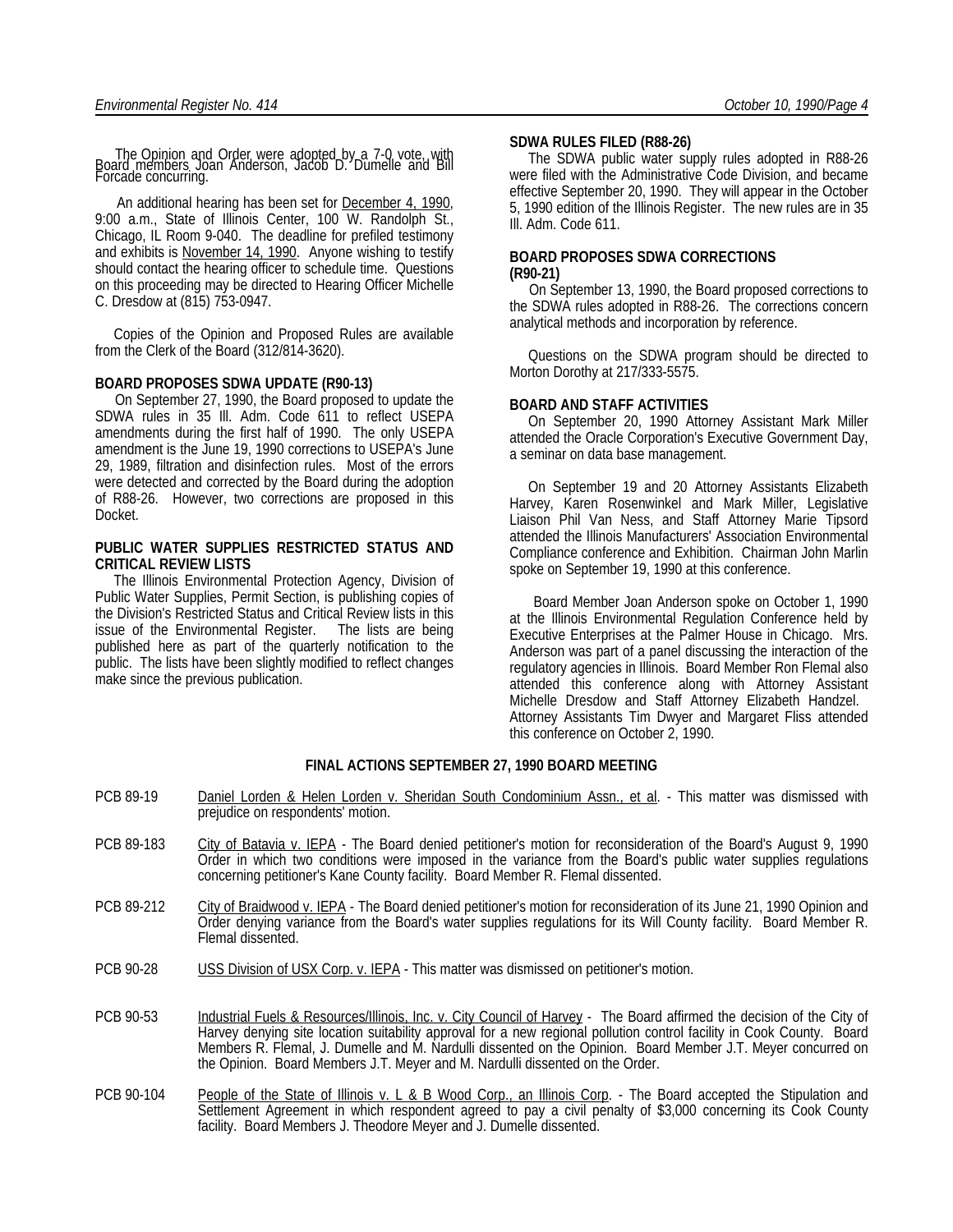- PCB 90-175 Eagle Electronics, Inc. v. IEPA The Board accepted the Agency Recommendation and granted petitioner a 30-day provisional variance from the Board's waste disposal regulations relating to the 90-day limitation on the storage of hazardous wastes at its Cook County facility.
- PCB 90-176 Village of Oswego v. IEPA The Board accepted the Agency Recommendation and granted petitioner provisional variance, with conditions, from the Board's water pollution regulations relating to the biochemical oxygen demand and suspended solids effluent requirements at its Kendall County facility.
- PCB 90-178 International Products and Manufacturing Co. v. IEPA The Board accepted the Agency Recommendation and granted petitioner a 30-day provisional variance from the Board's waste disposal regulations relating to the 90-day limitation on the storage of hazardous wastes at its Cook County facility.
- AC 90-52 IEPA v. William E. Pontius, et al. This matter was dismissed on the Agency's motion and the docket closed.
- AC 90-73 IEPA v. Robert E. Spaenhower The Board found respondent violated Sections 21(q)(1), 21(q)(3), 21(q)(4) and  $21(q)(5)$  of the Act and imposed a fine of \$2,000.

# **NEW CASES - SEPTEMBER 27, 1990 BOARD MEETING**

- PCB 90-170 Goose Lake Assn. v. Robert J. Drake, Sr., et al. Complainants allege violations of the Act concerning water pollution at respondent's Grundy County development. Held until October 11, 1990.
- PCB 90-172 Waste Management of Wisconsin, Inc. v. IEPA Petitioner seeks review of the Agency's denial of its application to transfer the operating permit relating to its purchase of a Winnebago County solid waste transfer station. Hearing authorized.
- PCB 90-173 Earl R. Bradd, Owner of the Bradd Sanitary Landfill v. IEPA Petitioner seeks review of the Agency's denial of its Affidavit For Certification of Closure concerning its McLean County facility. Hearing authorized.
- PCB 90-174 Watts Disposal Systems, Inc. V. IEPA Petitioner seeks review of the Agency's denial of its permit application to haul special waste at its Rock Island facility. Hearing authorized.
- PCB 90-175 Eagle Electronics, Inc. v. IEPA See Final Actions.
- PCB 90-176 Village of Oswego v. IEPA See Final Actions.
- PCB 90-177 A.K.A. Land, Inc. v. IEPA Petitioner seeks review of the Agency's determination of a \$100,000 deductible amount for purposes of reimbursement from the Underground Storage Tank Fund concerning its St. Clair County facility. Hearing authorized.
- PCB 90-178 International Products and Manufacturing Co. v. IEPA See Final Actions.

#### **CALENDAR \***

| October 15<br>$10:00$ a.m. | A-F     | People of the State of Illinois v. Panhandle Eastern Pipeline Company - PCB 90-152, Douglas<br>County Courthouse, County Board Room, 401 South Center, Tuscola.        |
|----------------------------|---------|------------------------------------------------------------------------------------------------------------------------------------------------------------------------|
| October 15<br>$1:00$ p.m.  | $P-A$   | Ideal Roller Company v. EPA - PCB 88-108, Law Office of Arthur Wulf, 100 N. LaSalle<br>St., Suite 1710, Chicago.                                                       |
| October 16<br>$10:00$ a.m. |         | UST-FRD Pulitzer Community Newspaper, Inc. v. EPA - PCB 90-142, State of Illinois Center, 100 W.<br>Randolph St. Suite 11-500, Chicago.                                |
| October 17<br>$10:00$ a.m. | A-E     | People of the State of Illinois v. John Boos & Company - PCB 90-160, County Office Building,<br>Third Floor, Effingham County Courthouse, 101 North Fourth, Effingham. |
| October 19<br>$10:00$ a.m. | $L-S-R$ | <b>Erwin Hediger et al. v. D &amp; L Landfill, Inc. et al. - PCB 90-163, Main or Small Courtroom,</b><br>Bond County Courthouse, 200 W. College Avenue, Greenville.    |
| October 19                 | $P-A$   | Western Illinois Power Cooperative, Inc. v. IEPA - PCB 85-164, Pike County Court House,                                                                                |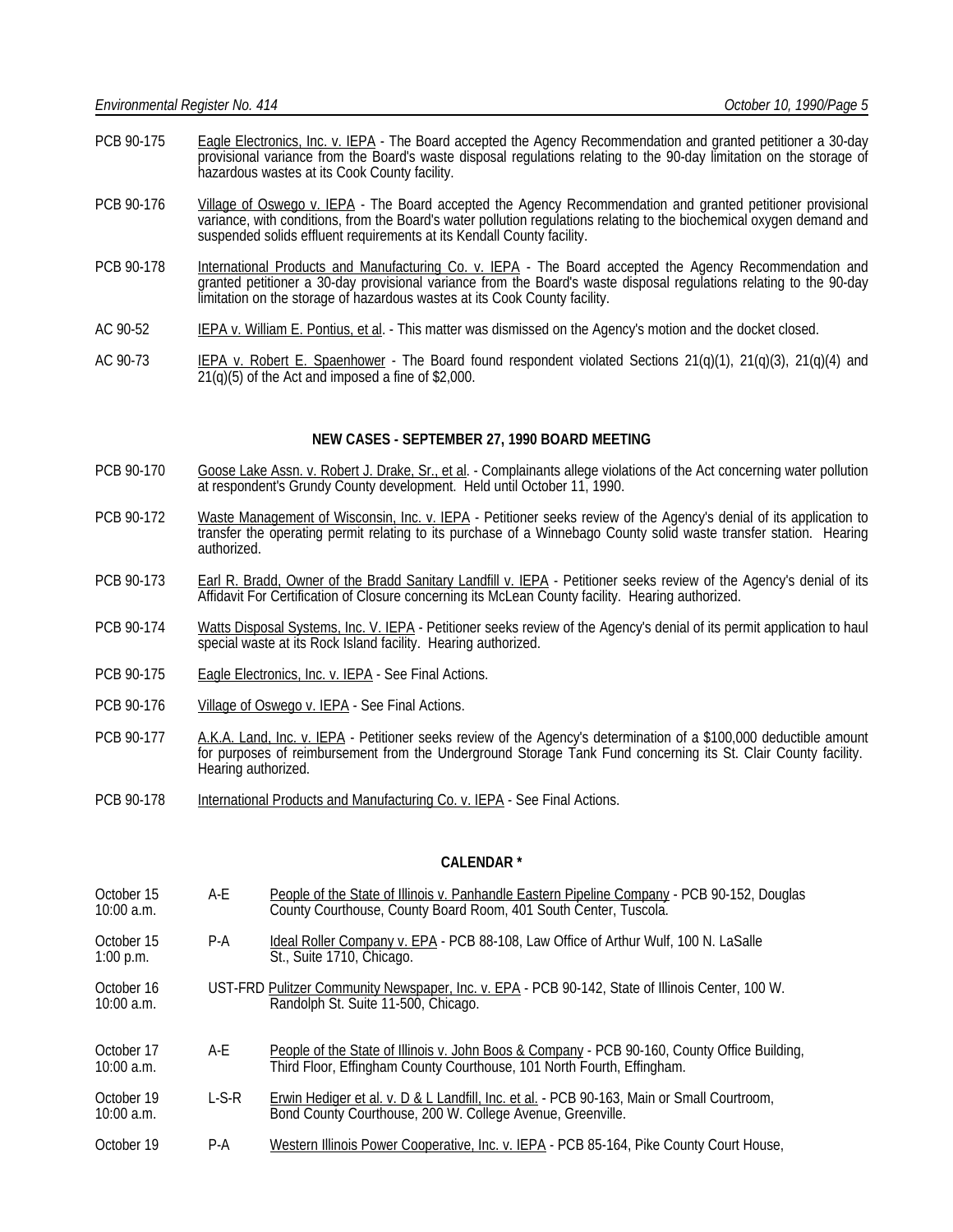| 10:00 a.m.                  |            | Lower Court Room, Pittsfield.                                                                                                                                 |  |
|-----------------------------|------------|---------------------------------------------------------------------------------------------------------------------------------------------------------------|--|
| October 23<br>10:00 a.m.    | $A-C$      | EPA v. Southern Pacific Railroad - AC 90-59, County Board Room, Sangamon County<br>Building, Eight Street and Monroe, Springfield.                            |  |
| October 25                  |            | Pollution Control Board Meeting, State of Illinois Center, 100 W. Randolph St., Conference Room<br>9-040, Chicago.                                            |  |
| October 26<br>$9:30$ a.m.   | $N-E$      | Darrell Williams v. Shell Oil Company (Wood River Facility) - PCB 90-47, Council Chambers,<br>Wood River City Hall, 111 N. Wood River, Wood River.            |  |
| October 26<br>10:00 a.m.    | $A-C$      | EPA v. Multi-County Landfill, Inc. - AC 89-288, Douglas County Courthouse, County Board<br>Room, Tuscola.                                                     |  |
| October 30<br>10:00 a.m.    | $N-E$      | Carl Madoux et al. v. B & M Steel Service Center PCB 90-148, In a Room in The City Hall,<br>101 East 3rd St., Alton.                                          |  |
| October 30<br>10:00 a.m.    | $P-A$      | Marathon Petroleum Company v. EPA - PCB 90-126, IEPA Conference Room, 2200 Churchill<br>Rd., Springfield.                                                     |  |
| October 31<br>10:00 a.m.    | N-E<br>A-E | Carl Madoux et al. v. Straders Logging and Lumber Mill - PCB 90-149, In a Room<br>in The City Hall, 101 East 3rd St., Alton.                                  |  |
| November 1<br>10:00 a.m.    | $P-A$      | Hydraulics, Inc. d/b/a Brake Parts Company v. EPA - PCB 89-88, Litchfield Town Hall, 120<br>E. Ryder, Litchfield.                                             |  |
| November 1<br>10:00 a.m.    | A-E        | EPA v. Nesco Steel Barrel Company - PCB 90-37, Granite City Township Building, 2060<br>Delmar Ave., Granite City.                                             |  |
| November 2<br>$9:30$ a.m.   | A-E        | EPA v. Columbia Quarry Company - PCB 90-161, County Board Conference Room, 5th<br>Floor, St. Clair County Building, 10 Public Square, Belleville.             |  |
| November 8                  |            | Pollution Control Board Meeting, State of Illinois Center, 100 W. Randolph St., Conference Room                                                               |  |
|                             |            | 9-040, Chicago.                                                                                                                                               |  |
| November 9<br>10:00 a.m.    | $A-C$      | County of St. Clair v. Laidlaw Waste Systems - AC 90-74, County Board Conference Room,<br>5th Floor, St. Clair County Building, 10 Public Square, Belleville. |  |
| November 12<br>$9:30$ a.m.  | $A-V$      | Olin Chemicals (Joliet Plant) v. EPA - PCB 89-72, Will County Courthouse, 14 W. Jefferson<br>St., Joliet.                                                     |  |
| November 13<br>10:00 a.m.   | $A-C$      | EPA v. ESG Watts, Inc. - AC 90-47, County Office Building, County Board Room, Third<br>Floor, 1504 Third Avenue, Rock Island.                                 |  |
| November 14<br>$10:00$ a.m. | A-E        | People of the State of Illinois v. Duraco, Inc. - PCB 90-61, State of Illinois Center, 100 W.<br>Randolph St., Suite 11-500, Chicago.                         |  |
| November 14<br>10:00 a.m.   | $P-A$      | Envotech-Illinois, Inc. v. IEPA - PCB 90-138, Montgomery County Courthouse, Hillsboro.                                                                        |  |
| November 14<br>$9:30$ a.m.  | $P-A$      | Stepan Company v. EPA - PCB 90-42, Will County Courthouse, 14 W. Jefferson, Joliet.                                                                           |  |
| November 14<br>10:00 a.m.   | $P-A$      | A.K.A. Land, Inc. v. EPA - PCB 90-177, Belleville City Hall, City Council Chambers, 101<br>S. Illinois St., Belleville. (Will continue on 16th if needed.)    |  |
| November 16<br>$10:00$ a.m. | $A-C$      | County of Madison v. City of Alton - AC 90-41, Council Chambers, City Hall, 3rd & Alby<br>St., Alton.                                                         |  |
| November 19<br>$10:00$ a.m. | L-E        | People of the State of Illinois v. Chicago Heights Refuse Depot, Inc. - PCB 90-112, State of Illinois Center, 100 W. Randoph St., Suite 11-500, Chicago.      |  |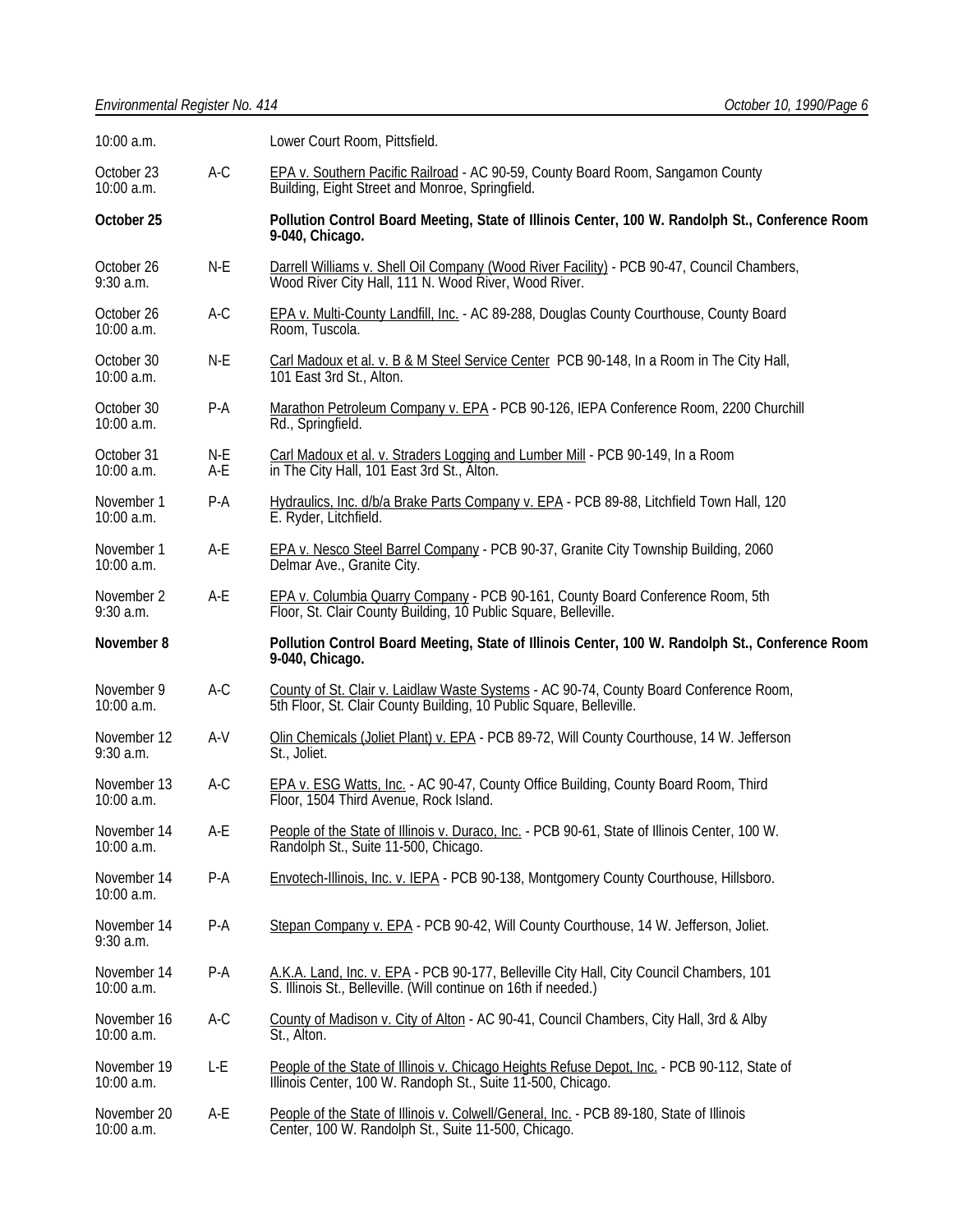| November 21<br>$9:30$ a.m. | $A-E$        | People of the State of Illinois v. Westvaco Corporation - PCB 90-127, State of Illinois Center,<br>100 W. Randolph St., Suite 11-500, Chicago.                         |  |
|----------------------------|--------------|------------------------------------------------------------------------------------------------------------------------------------------------------------------------|--|
| November 21<br>10:00 a.m.  | P-A          | Watts Disposal Systems, Inc. v. EPA - PCB 90-174, City Council Chambers, Rock Island City<br>Hall, Third Floor, 1528 Third Avenue, Rock Island.                        |  |
| November 28<br>$9:30$ a.m. | $P-A$        | National Steel Corporation (Granite City Division) v. EPA - PCB 90-114, Courthouse, Second<br>Floor, Granite City Hall, 2000 Edison Ave., Granite City.                |  |
| November 29                |              | Pollution Control Board Meeting, State of Illinois Center, 100 W. Randolph St., Conference Room<br>9-040, Chicago.                                                     |  |
| November 30<br>$9:30$ a.m. | A-C          | EPA v. Johnson Blackwell - AC 90-72, Carlyle City Hall, Second Floor, 850 Franklin, Carlyle.                                                                           |  |
| December 4<br>9:00 a.m.    | $\mathsf{R}$ | Groundwater Quality Standards (35 III. Adm. Code 620) - R89-14, State of Illinois Center, 100<br>W. Randolph St., Room 9-040, Chicago.                                 |  |
| December 5<br>$10:00$ a.m. | $A-V$        | Monsanto Company v. EPA - PCB 90-44, City Council Chambers, City Hall, 2897 Falling<br>Springs Rd., Sauget.                                                            |  |
| December 6<br>10:00 a.m.   | $A-E$        | People of the State of Illinois v. Allied-Hastings Barrel and Drum Service, Inc. -<br>PCB 90-60, State of Illinois Center, 100 W. Randolph St., Suite 11-500, Chicago. |  |
| December 18<br>10:00 a.m.  | $A-E$        | People of the State of Illinois v. Sure-Tan, Inc. - PCB 90-62, State of Illinois Center,<br>100 W. Randolph St., Suite 11-500, Chicago.                                |  |
| December 20                |              | Pollution Control Board Meeting, State of Illinois Center, 100 W. Randolph St., Conference Room<br>9-040, Chicago.                                                     |  |
| December 27<br>10:00 a.m.  | $P-A$        | Olin Corporation v. EPA - PCB 89-178, In a Room in the City Hall, 101 E. 3rd Street, Alton.                                                                            |  |
| January 8<br>9:00 a.m.     | $P-A$        | Douglas Furniture v. EPA - PCB 90-22, State of Illinois Center, 100 W. Randolph St., Suite<br>11-500, Chicago.                                                         |  |
| January 24<br>10:00 a.m.   | $A-E$        | People of the State of Illinois v. Robert A. Propheter, d/b/a Bob Propheter Construction<br>Company - PCB 90-18, County Board Room, 707 Etna Road, Ottawa.             |  |

\* Times and locations of hearings and meetings appearing in the **Environmental Register** are subject to cancellation or rescheduling without notice. Confirmation of that information may be obtained from the Clerk of the Board at 312/814-6931.

\*\* The Pollution Control Board meetings listed in the calendar (highlighted) are unlike the other hearings listed in that,